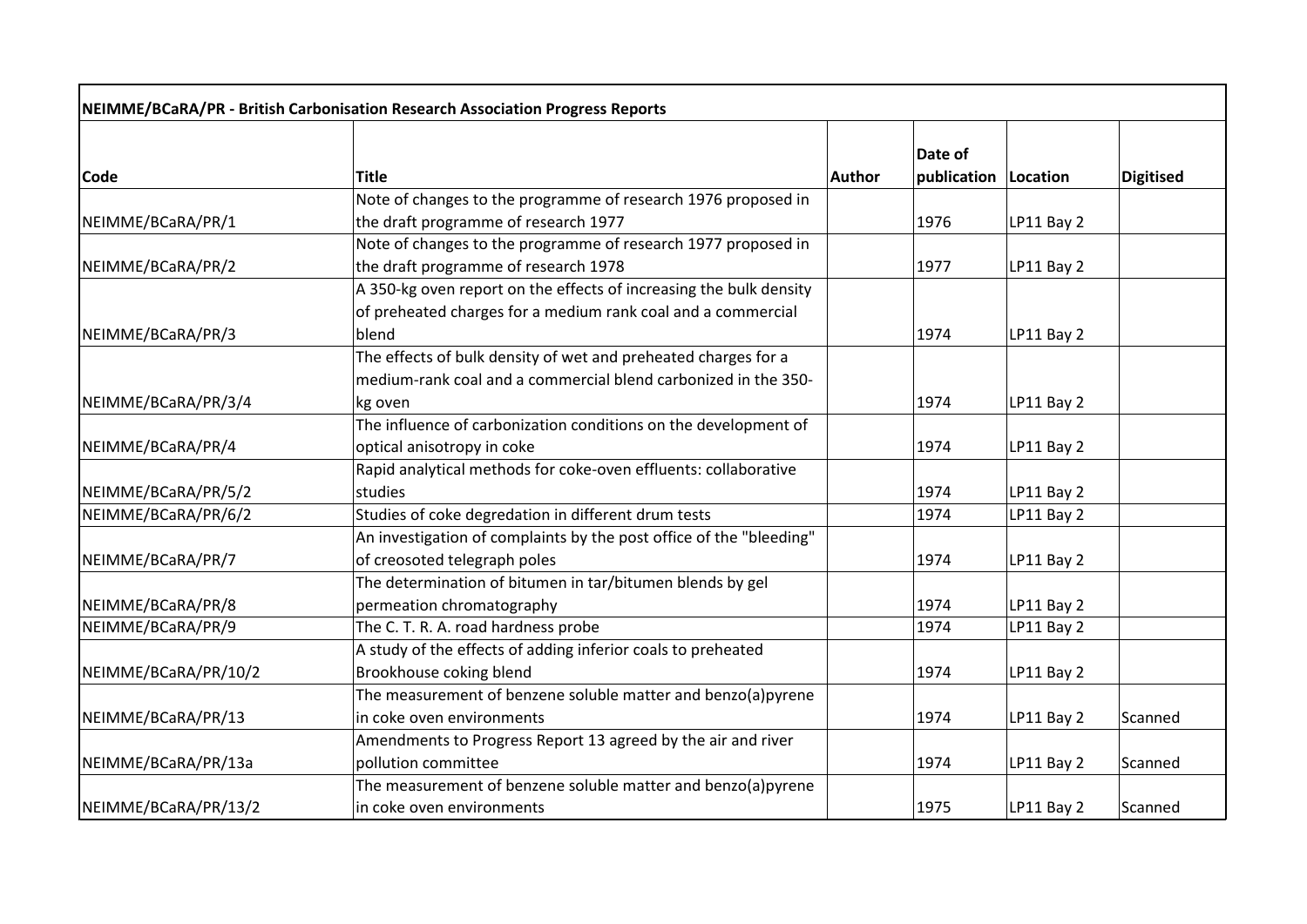|                              | A 10-t oven investigation of the ffects of changing the proportion  |      |                       |
|------------------------------|---------------------------------------------------------------------|------|-----------------------|
| NEIMME/BCaRA/PR/16           | of high rank coal in wet and preheated Scunthorpe blend             | 1974 | LP11 Bay 2            |
|                              | Corrections and amendments to progress reports 16 and 20            |      |                       |
| NEIMME/BCaRA/PR/16/20        | agreed by the test plant research panel                             | 1974 | LP11 Bay 2            |
|                              | A note on the behaviour of phosphorus in coal during                |      |                       |
| NEIMME/BCaRA/PR/17           | carbonization                                                       | 1974 | LP11 Bay 2            |
|                              | Further studies of the properties of coke withdrawn from the        |      |                       |
| NEIMME/BCaRA/PR/18           | tuyeres of blast furnaces                                           | 1974 | LP11 Bay 2            |
|                              |                                                                     |      |                       |
|                              | Studies of the physical properties of coke: measuremenmt of the     |      |                       |
| NEIMME/BCaRA/PR/19           | dynamic elastic modulus and its variation with temperature          | 1974 | LP11 Bay 2            |
| NEIMME/BCaRA/PR/Amend17&18&1 | Amendments to progress reports 17, 18 and 19 as requested by        |      |                       |
| 9                            | the Laboratory Research Panel                                       | 1974 | LP11 Bay 2            |
|                              | Application of extra-high temperature to carbonization using a 350- |      |                       |
| NEIMME/BCaRA/PR/20           | kg oven                                                             | 1974 | LP11 Bay 2            |
|                              | Further studies of the development of optical anisotropy during     |      |                       |
| NEIMME/BCaRA/PR/21/2         | cabonization of coking coal vitrains                                | 1975 | LP11 Bay 2            |
|                              | A preliminary report on a tubular furnace for the production of     |      |                       |
|                              | coke under similar carbonizing conditions to those in the 10-t test |      |                       |
| NEIMME/BCaRA/PR/22/2         | oven                                                                | 1975 | LP11 Bay 2            |
|                              | Evaluation of wet and preheated Easington high and low main         |      |                       |
| NEIMME/BCaRA/PR/26/2         | coals by 10-t oven tests                                            | 1975 | LP11 Bay 2            |
|                              | Studies of coke texture using a computerized microscope for         |      |                       |
| NEIMME/BCaRA/PR/30/2         | automatic image analysis                                            | 1975 | LP11 Bay 2            |
| NEIMME/BCaRA/PR/31/2         | The estimation of the breee content of coal-breeze blends           | 1975 | LP11 Bay 2            |
|                              | A proposed uniform technique for the assessment of smoke            |      |                       |
| NEIMME/BCaRA/PR/32/2         | leakage during carbonisation                                        | 1975 | LP11 Bay 2<br>Scanned |
|                              | The extraction of tar acids from low temperature tar fractions      |      |                       |
| NEIMME/BCaRA/PR/33/2         | using aqueous methanol                                              | 1975 | LP11 Bay 2            |
|                              | Pore structure development during coal carbonization: the role of   |      |                       |
| NEIMME/BCaRA/PR/34/2         | charge density and particle-size distribution                       | 1975 | LP11 Bay 2            |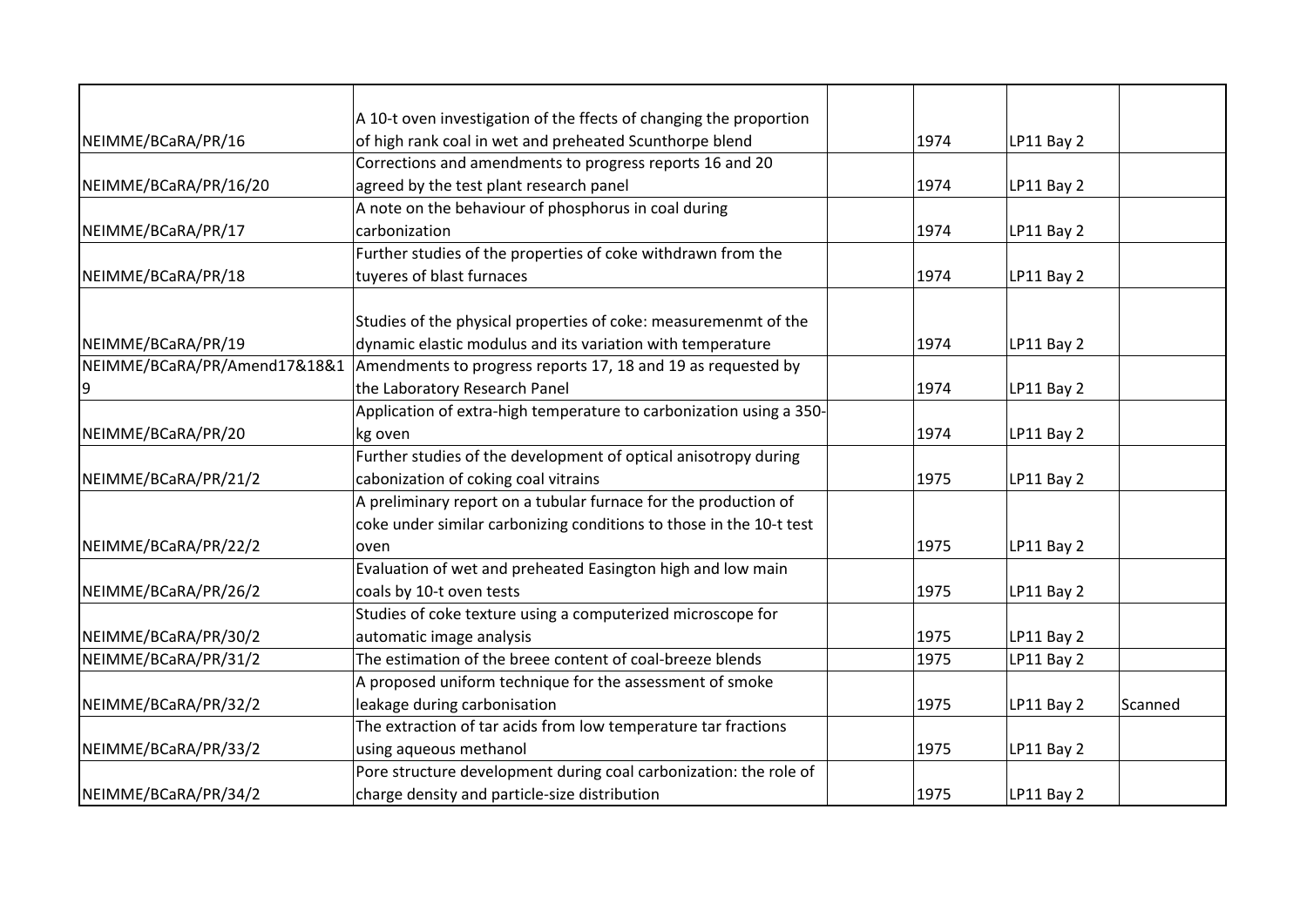|                      | Solvent extraction of tar acids directly from low-temperature tars  |      |            |  |
|----------------------|---------------------------------------------------------------------|------|------------|--|
| NEIMME/BCaRA/PR/35/2 | using aqueous sodium phosphate solution                             | 1975 |            |  |
|                      |                                                                     |      | LP11 Bay 2 |  |
| NEIMME/BCaRA/PR/36/2 | Effect of high temperature and water on chipping retention          | 1975 | LP11 Bay 2 |  |
|                      | Studies of the dependence of combustion and structural              |      |            |  |
|                      | properties of coke upon rank of the parent coal. Part I -           |      |            |  |
| NEIMME/BCaRA/PR/37/3 | Laboratory-scale investigations                                     | 1976 | LP11 Bay 2 |  |
|                      | Studies of the dependence of combustion and structural              |      |            |  |
|                      | properties of coke upon rank of the parent coal. Part II Cokes      |      |            |  |
| NEIMME/BCaRA/PR/37/3 | prepared in a 7-kg electrically heated oven                         | 1976 | LP11 Bay 2 |  |
|                      | The biological treatment of coke-oven effluents: laboratory studies |      |            |  |
| NEIMME/BCaRA/PR/38   | using the rotating disc process                                     | 1975 | LP11 Bay 2 |  |
|                      | The treatment of carbonization effluents: a study of some post-     |      |            |  |
| NEIMME/BCaRA/PR/39   | biological treatment processes                                      | 1975 | LP11 Bay 2 |  |
|                      |                                                                     |      |            |  |
| NEIMME/BCaRA/PR/40/2 | Evaluation of the effects of preheating a blend of Polish coals     | 1976 | LP11 Bay 2 |  |
|                      |                                                                     |      |            |  |
|                      | A 10-t-oven investigation of the effects of changing the proportion |      |            |  |
| NEIMME/BCaRA/PR/41/2 | of high-rank coal in wet and preheated Scunthorpe blends            | 1976 | LP11 Bay 2 |  |
|                      | Further studies on the behaviour of phosphorus in coal during       |      |            |  |
| NEIMME/BCaRA/PR/42/2 | carbonization in small-scale tests                                  | 1976 | LP11 Bay 2 |  |
|                      | The development of optical anisotrophy during the carbonization     |      |            |  |
| NEIMME/BCaRA/PR/43/2 | of caking-coal vitrains                                             | 1976 | LP11 Bay 2 |  |
|                      |                                                                     |      |            |  |
|                      | Evaluation of the carryover of solids during on-main gravity-       |      |            |  |
| NEIMME/BCaRA/PR/44/2 | charging of wet and preheated coal to the 10-t oven                 | 1976 | LP11 Bay 2 |  |
|                      | A study of the concentrations of vinyl chloride present in the      |      |            |  |
| NEIMME/BCaRA/PR/45/2 | headspace vapour of PVC tar                                         | 1976 | LP11 Bay 2 |  |
|                      | Electrolytic recausticization in the extraction of tar acids from   |      |            |  |
| NEIMME/BCaRA/PR/46/2 | distillate tar oil fractions                                        | 1976 | LP11 Bay 2 |  |